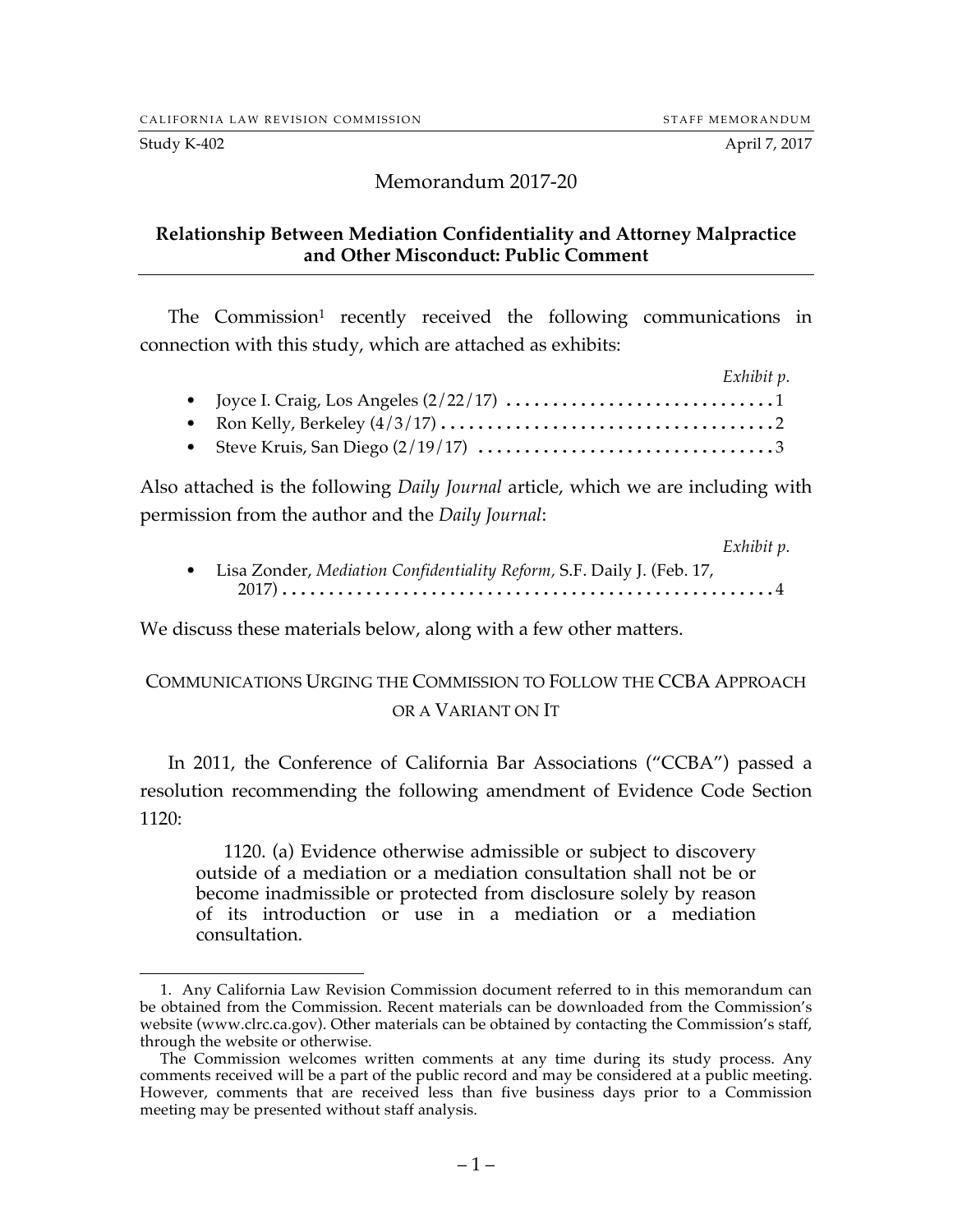(b) This chapter does not limit any of the following:

(1) The admissibility of an agreement to mediate a dispute.

(2) The effect of an agreement not to take a default or an agreement to extend the time within which to act or refrain from acting in a pending civil action.

(3) Disclosure of the mere fact that a mediator has served, is serving, will serve, or was contacted about serving as a mediator in a dispute.

(4) The admissibility, in a State Bar disciplinary action, an action for legal malpractice, and/or an action for breach of fiduciary duty, of communications directly between the client and his or her attorney, only, where professional negligence or misconduct form the basis of the client's allegations against the client's attorney.

As explained in the memorandum that introduced this study, that language was soon incorporated into a bill, which generated stiff opposition and led to the legislative resolution that directed the Commission to conduct this study.<sup>2</sup>

Joyce Craig (a lawyer and a mediator) now says that "if an exception to mediation confidentiality is adopted then it should be very narrowly tailored and limited to communications between a client and his/her own lawyer as described in the original Conference of California Bar Associations 2011 proposal, Resolution 10-6-2011."3 Similarly, Steven Kruis of ADR Services, Inc., writes that if a mediation confidentiality exception is created, "the law should be narrowly tailored as depicted in the Conference of California Bar Association's original proposal as set forth in Resolution 10-6-2011."4

Along the same lines, Lisa Zonder (a family law attorney, mediator, and collaborative divorce professional) recently wrote a *Daily Journal* article warning that the Commission's proposed new exception "may be tantamount to opening a floodgate to the Oroville Dam …." In her view, an "arguably better option was put on the table by the Conference of California Bar Associations (CCBA) in 2011 and warrants reexamination."5 She would like the Commission to consider her *Daily Journal* article as a comment on the Commission's proposal.<sup>6</sup> The article is attached for the Commission's consideration.7

 <sup>2.</sup> See Memorandum 2013-39, pp. 29-32.

<sup>3.</sup> Exhibit p. 1. 4. Exhibit p. 3.

<sup>5.</sup> Lisa Zonder, *Mediation Confidentiality Reform,* S.F. Daily J. (Feb. 17, 2017).

<sup>6.</sup> Email from Lisa Zonder to Barbara Gaal (3/30/17).

<sup>7.</sup> See Exhibit pp. 4-5.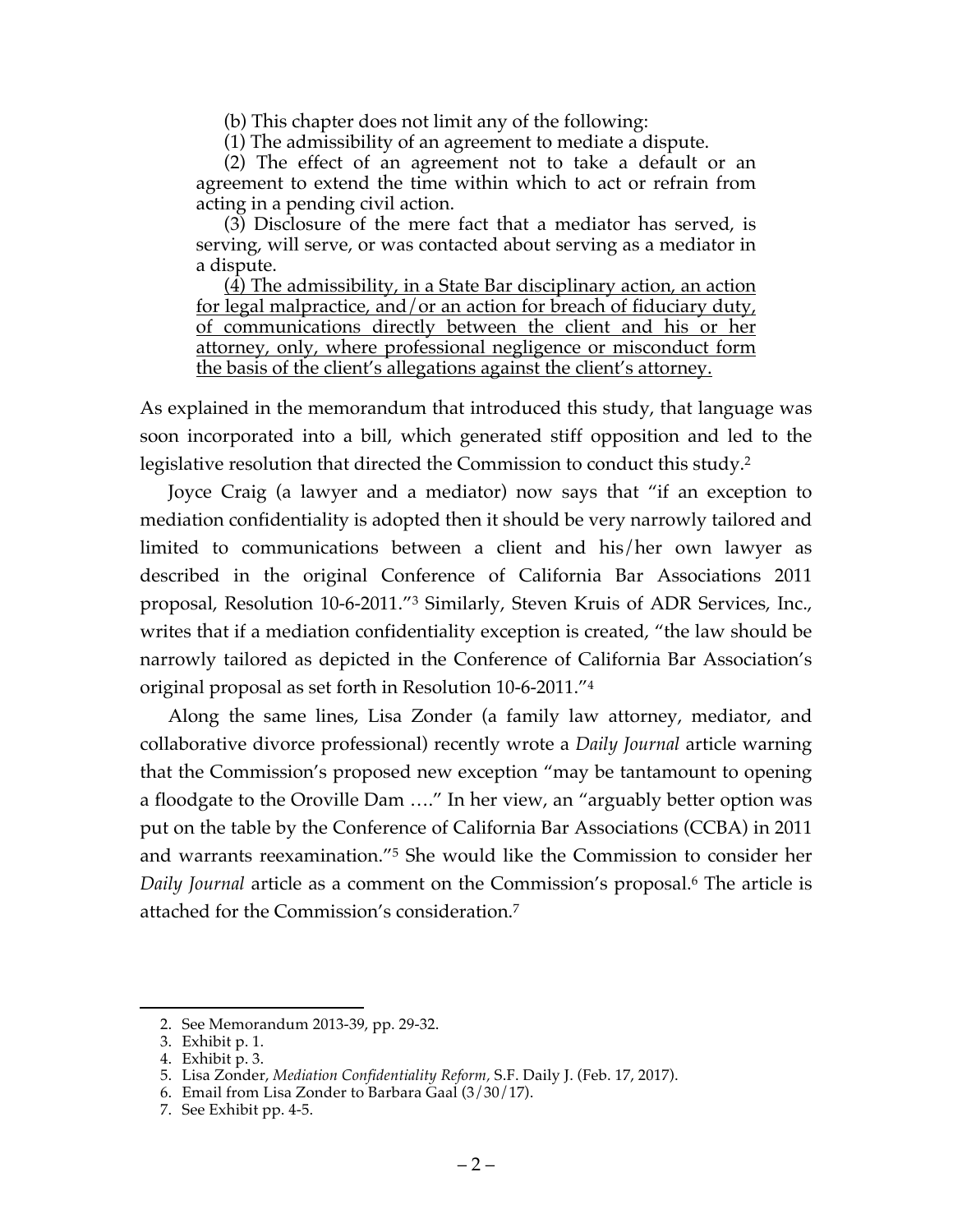Mediator Ron Kelly also draws the Commission's attention back to the CCBA proposal.8 He urges the Commission to offer a variant on it to the Legislature as an alternative to the Commission's current approach. Specifically, he says:

Combining [CCBA's] structure with several major decisions the Commission has made, you could circulate for public comment a Tentative Recommendation proposing legislation as follows:

[Evidence Code 1120 (b) This chapter does not limit any of the following: ….]

(4) The admissibility, in a State Bar disciplinary action or an action for legal malpractice, only, of relevant communications directly between the client and his or her attorney, only, where breach of a professional requirement in a mediation context forms the basis of the client's allegations against the client's attorney. Admission or disclosure of evidence under this subdivision does not render the evidence, or any other mediation communication or writing, admissible or discoverable for any other purpose.9

Mr. Kelly offers to "actively organize support for this option …."10 He gives three reasons for taking that position:

- 1. It's only two sentences.
- 2. It would not remove current protections for candid communications between the mediator and all other parties, only those directly between the client alleging attorney misconduct and the accused attorney.
- 3. It would not create the basis to subpoena all other parties to a) turn over their confidential briefs, offers, and other electronic communications with the mediator, not to b) repeat under oath and cross-examination their oral mediation communications.<sup>11</sup>

Mr. Kelly also says that if the Commission decides to proceed with its current proposal, without offering any alternative, and that proposal receives widespread opposition, then he would like the Commission "to later reconsider the above language as an alternative recommendation."12 In that circumstance, he would "again offer to actively organize support for it."13

- 9. *Id.*
- 10. *Id.*
- 11. *Id.* 12. *Id.*
- 13. *Id.*
- 

 <sup>8.</sup> Exhibit p. 2.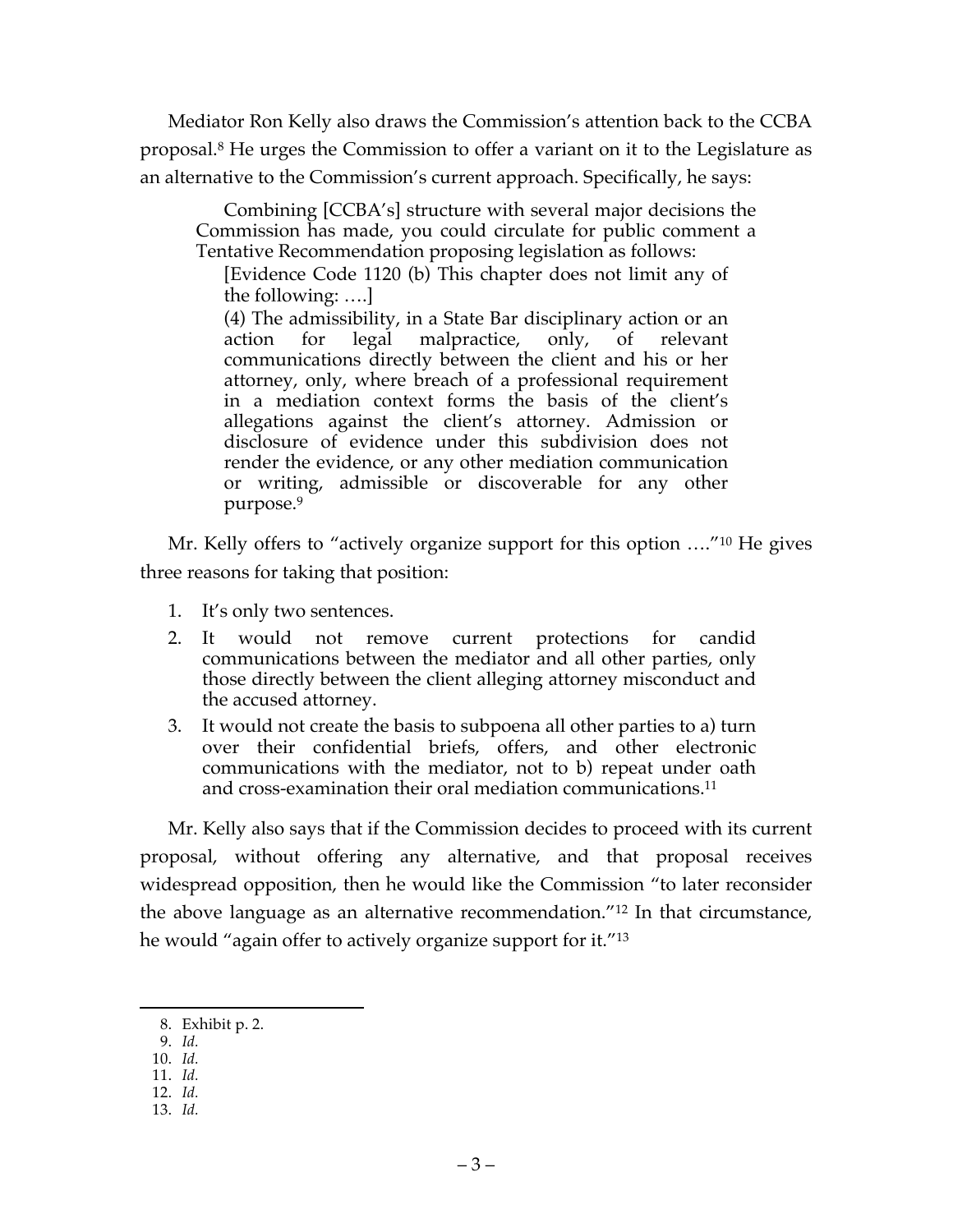#### UPDATE ON ONLINE PETITION

As of today (April 7, 2017), the online petition by Citizens Against Legalized Malpractice has approximately 940 signatories. There are a number of new supplemental comments, which the staff will present to the Commission when time permits.

#### NEW ARTICLE BY PROF. JAMES COBEN

Mediator Phyllis Pollack recently alerted the staff to a new article by Prof. James Coben (Mitchell Hamline School of Law), entitled *My Change of Mind on the Uniform Mediation Act.*<sup>14</sup> In the article, Prof. Coben explains why he now favors the Uniform Mediation Act ("UMA"), even though he used to be sure it "was a bad idea."15 He says that the UMA generates less litigation than California's approach to mediation confidentiality. Among other things, he also says that there is no evidence that the UMA has "open[ed] the doors of the mediation room in potentially chilling ways" or "triggered a decline in the use of mediation."16

Respectfully submitted,

Barbara Gaal Chief Deputy Counsel

 <sup>14.</sup> James Coben, *My Change of Mind on the Uniform Mediation Act,* Dispute Resol. Mag. 6 (Winter 2017).

<sup>15.</sup> *Id.* at 6.

<sup>16.</sup> *Id.* at 8.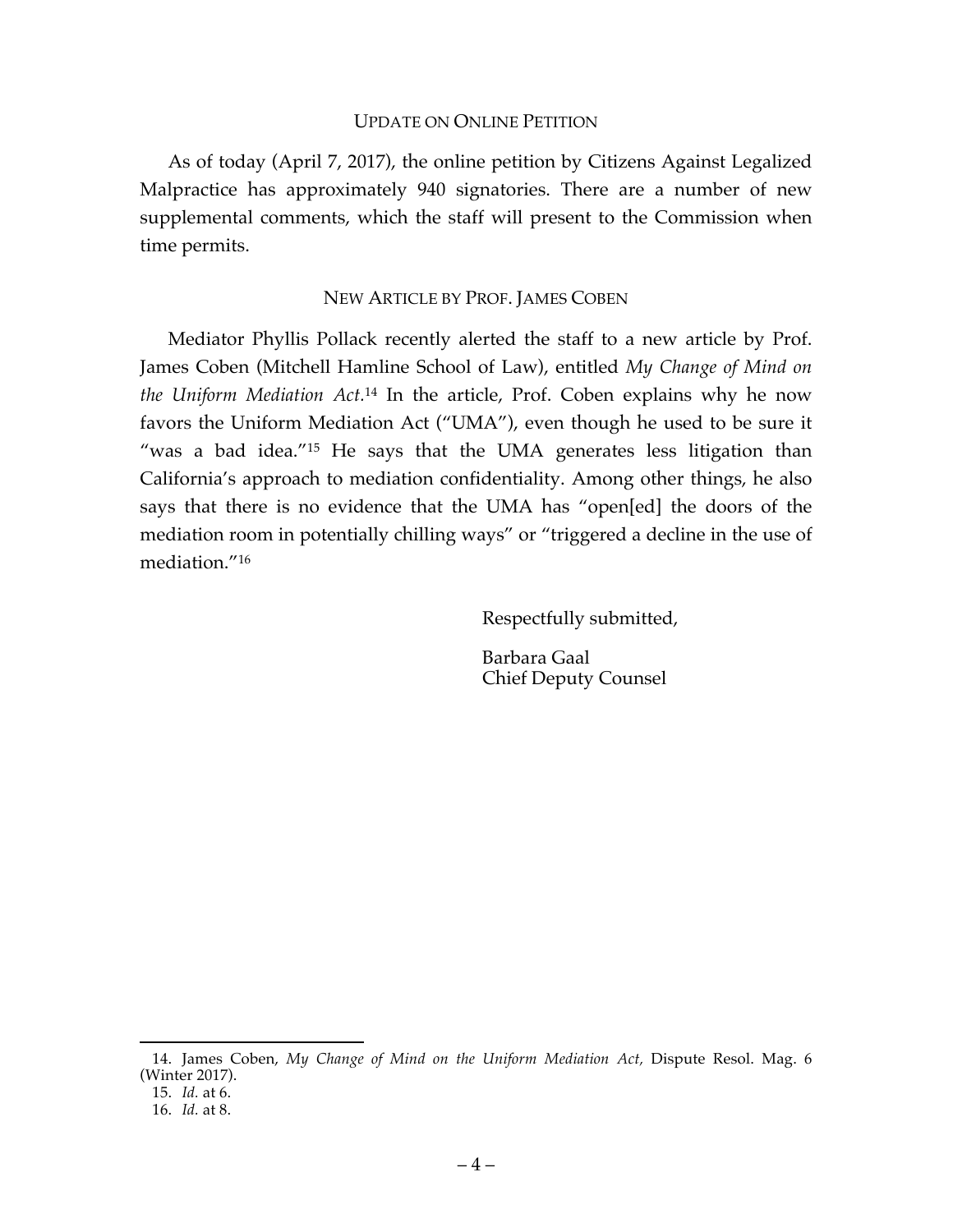# **EMAIL FROM JOYCE I. CRAIG (2/22/17)**

#### **Re: Mediation Confidentiality Legislation request to follow CCBA proposal**

Dear Sir or Madam:

I am writing to express my opinion as a lawyer and mediator, that if an exception to mediation confidentiality is adopted then it should be very narrowly tailored and limited to communications between a client and his/her own lawyer as described in the original Conference of California Bar Associations 2011 proposal, Resolution 10-6-2011. It is my view that there should be opening of the cloak provided by the current protections against requiring a mediator to participate as a witness or reveal disclosures made across the table by parties/lawyers. If an exception to the mediation confidentiality status quo is adopted, then the CCBA proposal strikes me as a manageable balance between consumer concerns and mediation confidentiality. To do otherwise would seriously compromise the utility of the mediation process.

Thank you,

Joyce I. Craig, JD 1984

Please respond to sender at jcraig@swlawyers.com Joyce I. Craig APC, of counsel 12401 Wilshire Boulevard, Second Floor Los Angeles, CA 90025-1089 (310) 207-1555 phone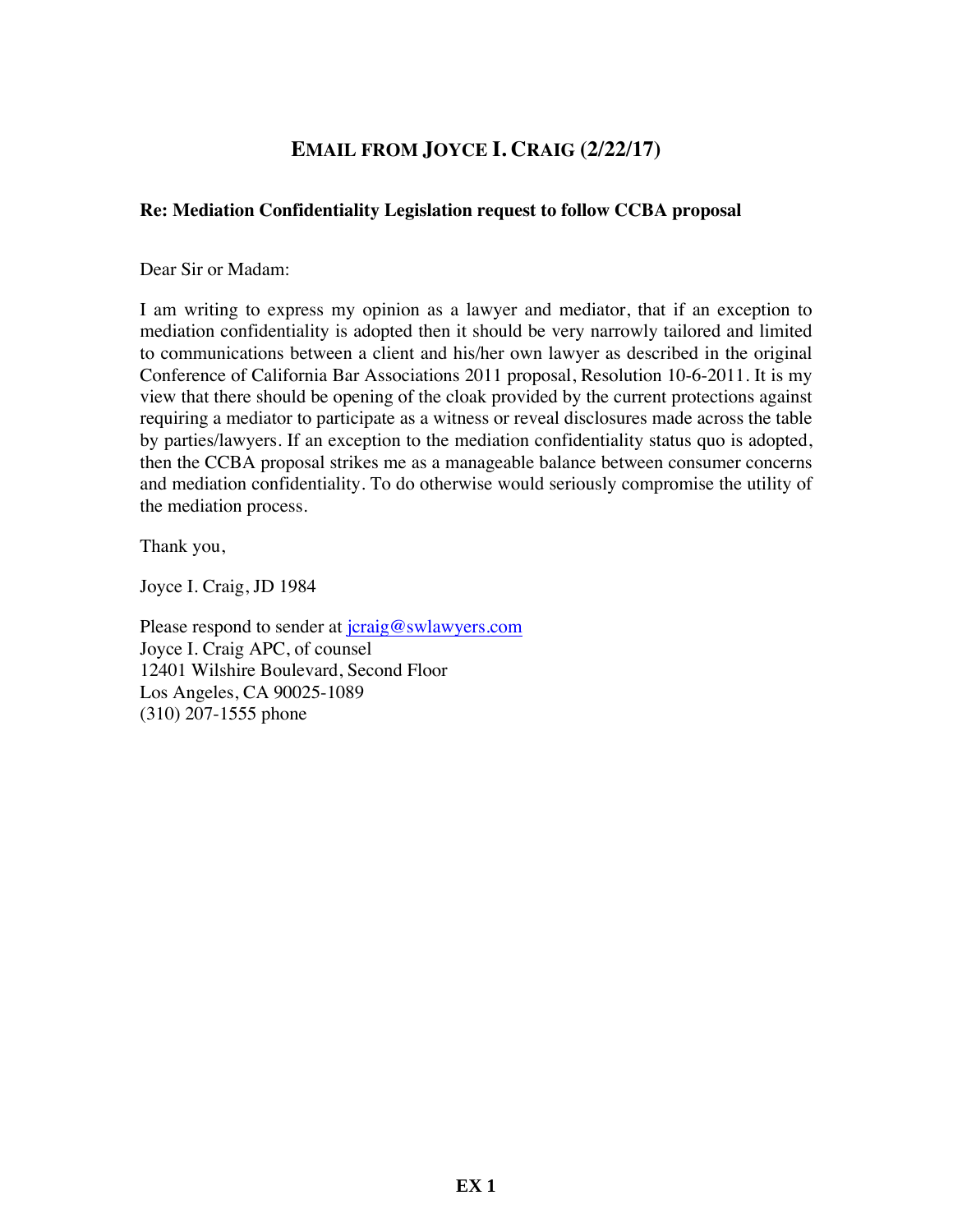California Law Revision Commission! ! ! ! ! ! ! April 3, 2017 c/o UC Davis School of Law, 400 Mrak Hall Drive Davis, California 95615

## **Re: Study K-402 - Offer to Organize Support for an Alternative**

Dear Chairperson Lee, Commissioners, and Staff,

Commissioner Boyer-Vine again raised at your last meeting the possibility of offering more than one alternative to the Legislature. This letter proposes an alternative in response to Lisa Zonder's excellent Daily Journal article on this study (available online by scrolling down at her website <[https://](https://zonderfamilylaw.com/) [zonderfamilylaw.com](https://zonderfamilylaw.com/)>). I commend it to you. It summarizes well the strong competing public policies which the Legislature asked the Commission to balance, and urges legislation based on the Conference of California Bar Association's original 2011 resolution.

CCBA Resolution 10-06-2011 sought to make admissible mediation "**communications directly between the client and his or her attorney, only**". It sought to add a single readable additional paragraph to section 1120 as follows:

[Evidence Code 1120 (b) This chapter does not limit any of the following:...]

(4) The admissibility, in a State Bar disciplinary action, an action for legal malpractice, and/or an action for breach of fiduciary duty, of communications directly between the client and his or her attorney, only, where professional negligence or misconduct form the basis of the client's allegations against the client's attorney.

Combining this structure with several major decisions the Commission has made, you could circulate for public comment a Tentative Recommendation proposing legislation as follows:

[Evidence Code 1120 (b) This chapter does not limit any of the following:...]

(4) The admissibility, in a State Bar disciplinary action or an action for legal malpractice, only, of relevant communications directly between the client and his or her attorney, only, where breach of a professional requirement in a mediation context forms the basis of the client's allegations against the client's attorney. Admission or disclosure of evidence under this subdivision does not render the evidence, or any other mediation communication or writing, admissible or discoverable for any other purpose.

I offer to actively organize support for this option for the following reasons.

- 1. It's only two sentences.
- 2. It would not remove current protections for candid communications between the mediator and all other parties, only those directly between the client alleging attorney misconduct and the accused attorney.
- 3. It would not create the basis to subpoena all other parties to a) turn over their confidential briefs, offers, and other electronic communications with the mediator, nor to b) repeat under oath and cross-examination their oral mediation communications.

If the Commission is willing to again consider offering a choice of more than one option, I strongly urge the Commission to consider the above language. If the Commission does proceed with only a single option, and receives widespread public opposition, then I urge the Commission to later reconsider the above language as an alternative recommendation. I again offer to actively organize support for it.

cc Hon. David W. Long, California Judges Association 2731 Webster St. Ms. Heather Anderson, California Judicial Council **1990 Berkeley, CA 94705** 

Respectfully submitted, Ron Kelly [ronkelly@ronkelly.com](mailto:ronkelly@ronkelly.com)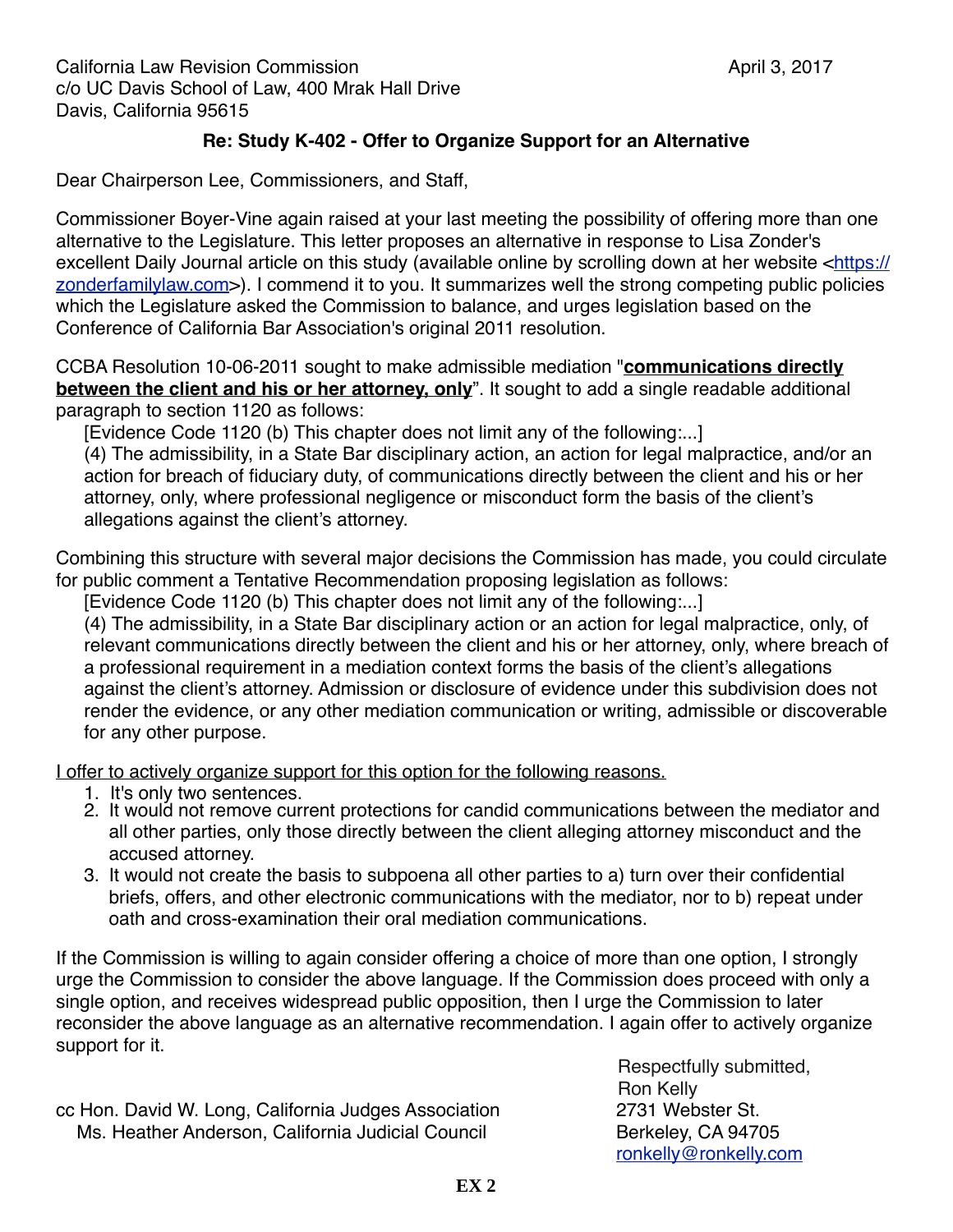## **EMAIL FROM STEVE KRUIS (2/19/17)**

#### **Re: Mediation Confidentiality**

Dear Sir or Madam:

I am a commercial mediator in San Diego, and have mediated thousands of cases throughout Southern California since 1993. Please allow me to provide my comments regarding the California Law Revision Commission's draft legislation regarding mediation confidentiality.

My experience is that mediation confidentiality is essential to effective and successful mediation. If an exception to confidentiality is established, I suggest the law should be narrowly tailored as depicted in the Conference of California Bar Association's original proposal as set forth in Resolution 10-6-2011. Specifically, to enact legislation that would make admissible mediation "communications directly between the client and his or her attorney only," not all mediation communications among all other parties and the mediator. If an exception is made to address potential attorney malpractice in mediation, this would be the best way in my opinion to address that issue while continuing to protect and foster frank discussions in mediation, an essential prerequisite to the settlement of disputes.

Thank you for the opportunity to provide my input. Please let me know if you have any questions.

Respectfully submitted,

Steven H. Kruis, Esq. ADR Services, Inc. 225 Broadway, Suite 1400 San Diego, CA 92101

619.995.2453 Direct 619.233.1323 Case Manager 619.702.2030 Fax

www.kruismediation.com

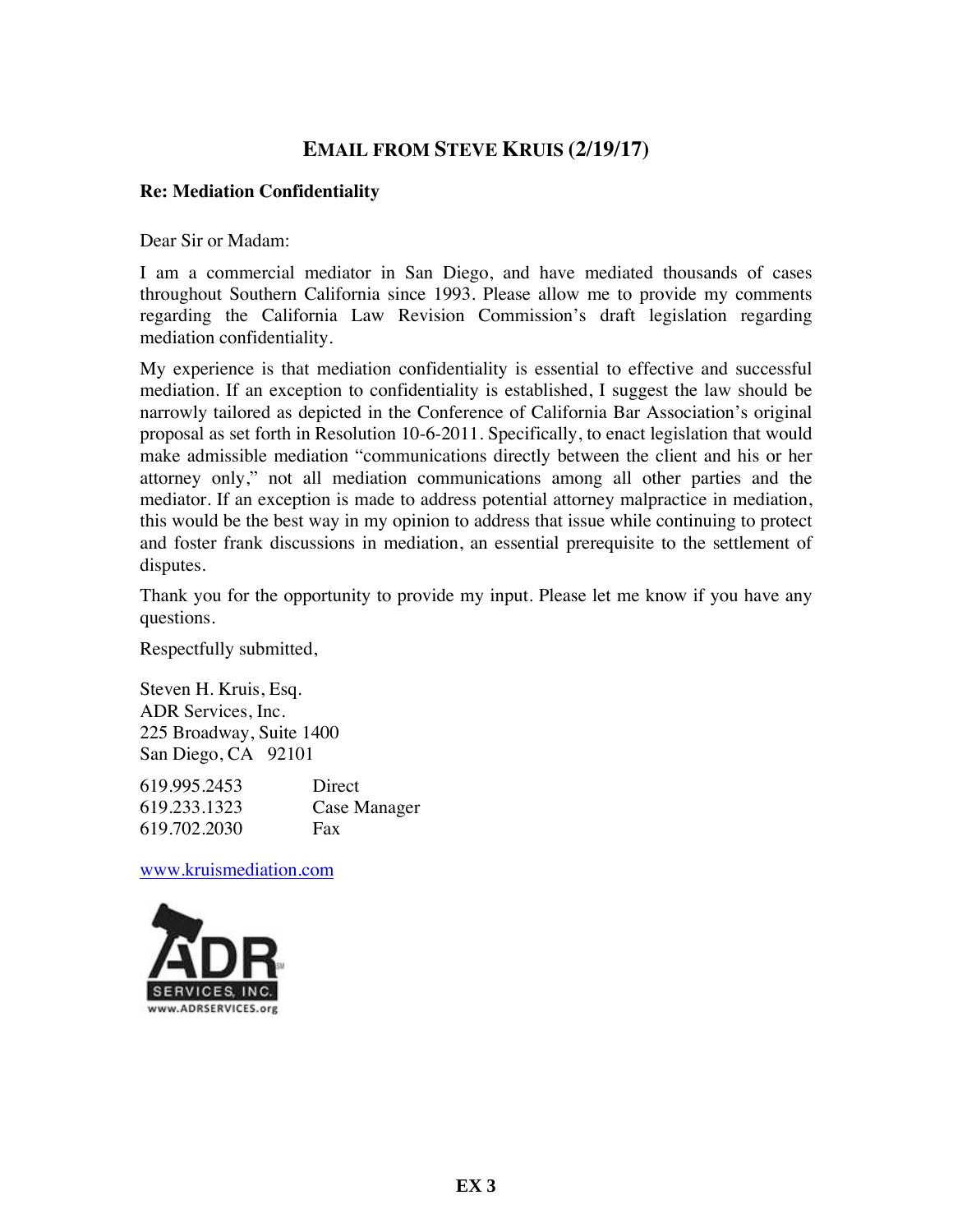# Daily Journal

# **VERDICTS & SETTLEMENTS**

www.dailviournal.com

FRIDAY, FEBRUARY 17, 2017

# **Mediation Confidentiality Reform**

By Lisa Zonder

hose engaged in civil, family or other non-criminal mediation should beware of the California Law Revision Commission's (CLRC) draft legislation in the pipeline. It may kill your mediation practice. For more than 20 years, California has had a strict shield of confidentiality around mediation. All persons attending a mediation session can speak frankly, without fear of having their words turned against them. The draft legislation aims to create an exception to that shield in certain cases.

The "small exception" in the CLRC's current draft, however, may be tantamount to opening a floodgate to the Oroville Dam. While a sea change may be inevitable, it need not cause mediators to shutter their practices. An arguably better option was put on the table by the Conference of California Bar Associations (CCBA) in 2011 and warrants re-examination. It is more narrowly tailored and strikes the right balance between consumer concerns and mediation confidentiality.

You may recall that the Supreme Court decided Cassel v. Superior Court, 51 Cal. 4th 113 (2011), confirming that California's statutes provide a shield of confidentiality such that mediation communications would not be admissible in later non-criminal proceedings, including malpractice actions. This raised a serious concern for Justice Ming Chin, who concurred with the majority in *Cassel*, but expressed



ambivalence about whether courts were shielding acts of attorney malpractice.

The California Legislature referred the question to the CLRC. which began a study known as "K-402." For two years, public comments were submitted to the CLRC contemplating countless approaches that would not weaken mediation confidentiality. In August 2015, the commission voted to recommend legislation removing current protections and allowing in "all relevant evidence" when anyone alleges lawyer misconduct, including the lawyer and mediator. Hundreds of opposition statements were submitted, including the California Judges Association and the state of California's own Mediation and Conciliation Service.

This debate rages on with two polarized schools of thought maintaining our current strict protections versus adding a new malpractice exception.

Proponents of strict mediation confidentiality note that until now, they could comfortably tell clients "what happens in Vegas" stays in Vegas." It has been the bedrock of mediation to get folks to the settlement table. If it does not "stay in Vegas," will clients still consider the potential benefits of mediation to be worth the risks?

Consider the assurances given by Chief Judge Sidney Thomas of the 9th U.S. Circuit Court of Appeals: "[A]lthough the mediators are court employees, they are well shielded from the rest of the court's operation. The court has enacted strict confidentiality rules and practices; all who participate in the court's mediations may be assured that what goes on in mediation stays in mediation."

Proponents of creating an exception echo Chin's concern about limiting the court's ability to consider relevant evidence in deciding malpractice and State Bar claims. Ron Kelly - an authority on mediation confidentiality who sponsored the Evidence Code sections that secure mediation confidentiality - summarizes the proponents arguments as follows: no one wants to give safe haven to attorneys committing malpractice or

State Bar violations. The statutes were not meant to immunize attorneys. Further, change is needed because lawyers cannot ethically recommend mediation if the process immunizes their own conduct.

Both sides of the debate seemingly agree that statistically there are few cases in which a malpractice exception would ever be invoked and that consumers should be protected from lawyers who are incompetent or deceptive.

This month, the commission met to discuss the proposed changes to the confidentiality rules and voted to reject all major alternative proposals which would not have significantly weakened mediation confidentiality. The staff were directed to continue drafting the tentative recommendation to allow discovery and admissibility of all mediation communication on an allegation of attorney misconduct. If this proposed legislation moves forward as is, parties will be required to produce in later discovery all confidential briefs. documents, emails and other communications with the mediator. It will make all these mediation communications admissible later if relevant to malpractice claims or defenses.

Current California Rule of Court 3.854 (b) states: "At or before the outset of the first mediation session, a mediator must provide the participants with a general explanation of the confidentiality of mediation proceedings." Kelly, a mediator for over 40 years, said in a recent interview to consider the following scenario: